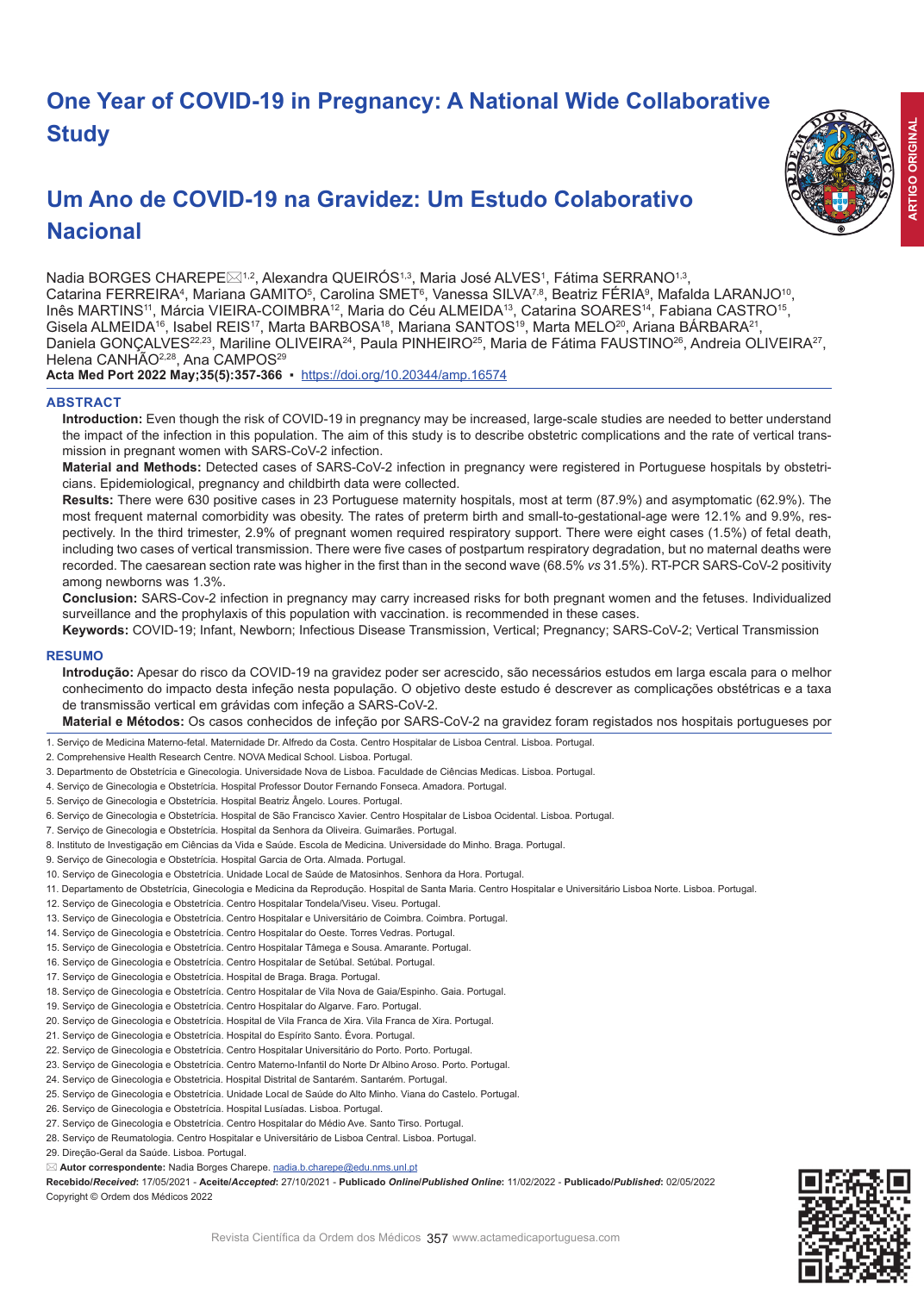obstetras. Foram recolhidos dados epidemiológicos, da gravidez e do parto.

**Resultados:** Registaram-se 630 casos positivos em 23 maternidades portuguesas, a maioria no termo (87,9%) e assintomática (62,9%). A comorbilidade materna mais frequente foi a obesidade. A taxa de parto pré-termo e de leves para a idade gestacional foi de 12,1% e 9,9%, respectivamente. No terceiro trimestre, 2,9% das grávidas necessitaram de suporte respiratório. Verificou-se uma taxa de 1,5% de morte fetal, incluindo dois casos de transmissão vertical. Houve cinco casos de degradação respiratória no pós-parto, mas sem mortes maternas registadas. A taxa de cesarianas foi mais elevada na primeira do que na segunda vaga (68,5% *vs* 31,5%). A positividade do RT-PCR SARS-CoV-2 entre os recém-nascidos foi de 1,3%.

**Conclusão:** A infeção pelo SARS-Cov-2 na gravidez pode acarretar riscos aumentados para as grávidas e fetos. Recomenda-se uma vigilância individualizada nestes casos e a profilaxia desta população com a vacinação.

**Palavras-chave:** COVID-19; Gravidez; Recém-Nascido; SARS-CoV-2; Transmissão Vertical de Doenças Infecciosas

## **INTRODUCTION**

By the end of December 2019, a new virus was discovered in Wuhan (Hubei, China): the severe acute respiratory syndrome coronavirus 2 (SARS-CoV-2), responsible for the pandemic disease that is now known as COVID-19.1

In pregnant patients COVID-19 raises multiple concerns, as other types of coronaviruses have frequently been associated with adverse outcomes.2

Pregnancy is a state of immune tolerance and immunosuppression, also accompanied by several physiologic pulmonary changes; therefore COVID-19 can lead to unpredictable maternal and fetal consequences.<sup>3</sup>

The scientific evidence base of the impact of SARS-CoV-2 on pregnancy is still scarce. The consequences of this infection remain uncertain, especially in terms of vertical transmission, miscarriage, fetal malformations, preterm labour and other adverse maternal and fetal outcomes.

A published study from Iran reported that among nine pregnant women with severe disease, seven died during the second or third trimester.<sup>4</sup> In Mexico, there was a report of seven maternal deaths in 308 pregnant women with COVID-19. In most cases these women were healthy, but the incidence of diabetes and obesity was high.<sup>5</sup> A maternal death was reported in the UK, due to thrombotic complications in a 29-year-old pregnant woman with other comorbidities (uncontrolled diabetes and obesity).<sup>6</sup>

A meta-analysis of 2567 pregnancies concluded that maternal death occurred in  $0.9\%$  of reported cases (n = 43) and maternal intensive care unit (ICU) admission was required in 7.0%, with a 3.4% rate of invasive ventilation. The risk of iatrogenic preterm birth and caesarean delivery was increased.<sup>7</sup>

A recent study reveals that in two registries, PAN-CO-VID and AAP SONPM, including 4004 women, maternal death occurred in 0.5% and 0.2%, respectively; early neonatal death in 0.2% and 0.3%, respectively; and stillbirth in 0.50% and 0.65% of women, respectively. Overall, delivery was pre-term in 12.0%.<sup>8</sup>

Maternal complications in the postpartum period were also reported, with clinical worsening in 13% of cases.<sup>9</sup>

Recently, placental infection by SARS-CoV-2 was described: one case on a second trimester miscarriage, two cases of SARS-CoV-2 in the placental fetal side and one case associated with severe early-onset pre-eclampsia. SARS-CoV-2 RNA detection on biological products on a neonate presenting with neurological compromise was also documented.10-13

Although vertical transmission is possible, it seems to be uncommon and the prognosis of SARS-CoV-2 infection in neonates is usually good.<sup>14</sup>

Definition of vertical transmission is controversial, due to limitations in specificity and sensitivity in diagnostic tests in use. It has been postulated that vertical transmission can be defined as a positive RT- PCR in neonate or cord blood at 12 hours of delivery or if stillbirth occurred and SARS-CoV-2 is detected in fetal tissues.<sup>15</sup>

Placental histopathology has demonstrated increased fetal underperfusion and thrombosis in fetal vessels that can have clinical implications when infection occurs in early pregnancy.<sup>8</sup>

Pregnancy, especially in the third trimester, increases the risk of severe COVID-19; and is considered the most vulnerable period.16

To date, five of the new strains of the COVID-19 virus are present worldwide: the alpha, beta, gamma, delta and omicron variants. The delta variant was associated with more severe disease and increased transmissibility. Recently, omicron variant emerged but more studies to access the impact of this new variant are needed.<sup>17-20</sup>

More studies are required about the implications of these variants, namely in pregnancy.

In Portugal, universal screening has been advocated during hospital admission in most institutions, especially due to the substantial number of asymptomatic cases and their risk of contagion to the neonate.<sup>21,22</sup> In Portugal, the first COVID-19 case in pregnancy was described by Lyra *et al*, in March 2020, in a healthy woman with a term pregnancy that tested positive for COVID-19 on the day of labour induction.2

Moreover, Dória *et al*, described the first case series of women with SARS-CoV-2 infection in northern Portugal through systematic screening in this population.<sup>23</sup>

This original work reflects the first three waves of the COVID-19 pandemic in Portugal. At the moment we are facing the fifth wave, and the dominant variant is omicron.

The aim of this study is to describe the epidemiological, clinical characteristics, obstetric outcomes and vertical transmission in pregnant women that have tested positive for SARS-CoV-2 in Portugal.

## **MATERIAL AND METHODS**

A case series of 630 pregnant women with a confirmed positive test for SARS-CoV-2 between March 24, 2020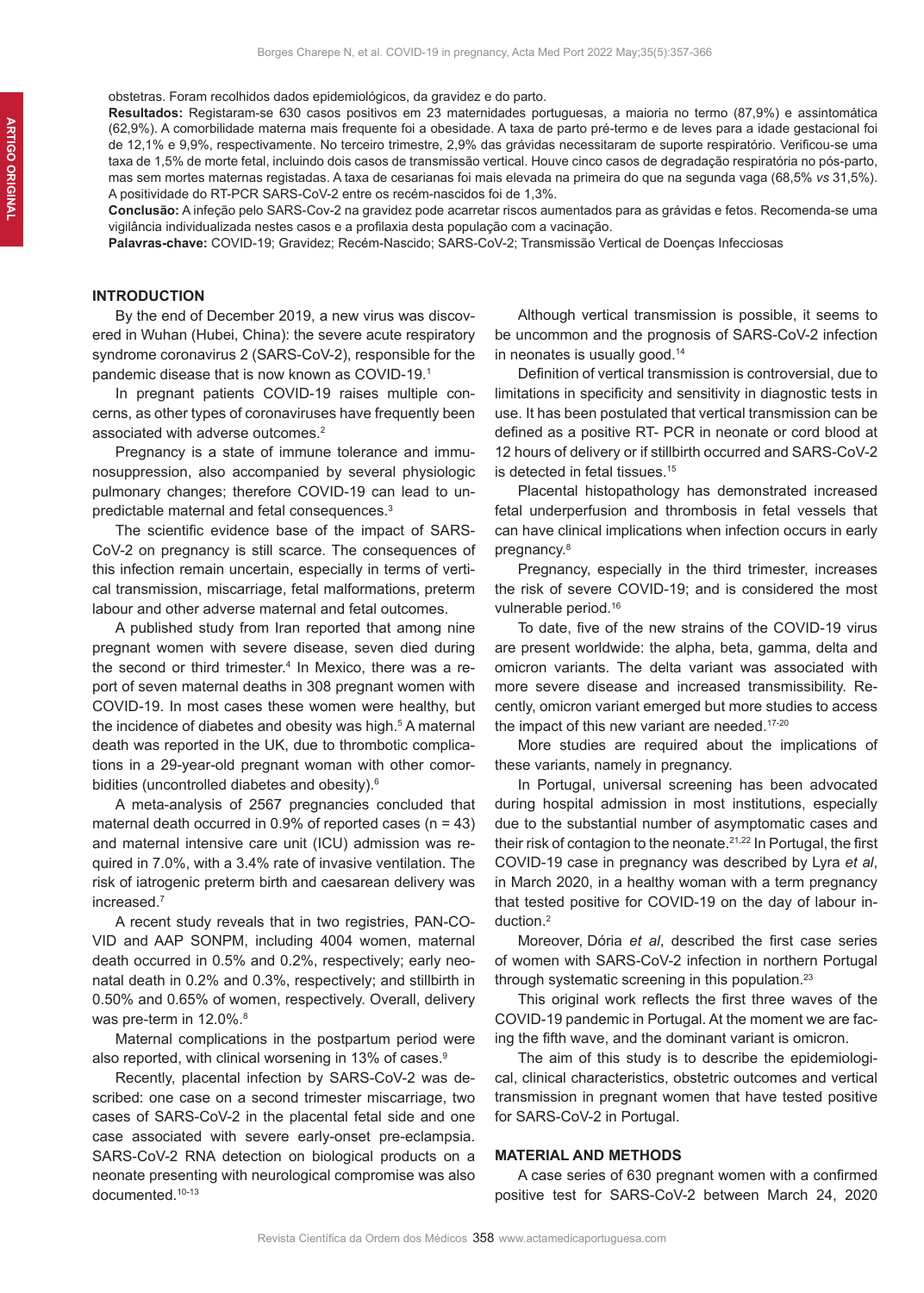and March 03, 2021 was studied. Data were collected in 23 Portuguese maternity hospitals. Pregnant women were tested during hospital admission using nasopharyngeal/ oropharyngeal swabs for SARS-CoV-2 RT PCR as part of a universal testing policy and whenever symptoms occurred. This multicentre prospective study is registered as COVID&PREG on Clinical trials platform (ClinicalTrials.gov: NCT04416373).

Maternal demographic data, COVID-19 related data (symptoms, diagnostic tests, pharmaceutical treatments, and gestational age at SARS-CoV-2 confirmed infection), pregnancy outcomes, neonate RT PCR results and breastfeeding strategies were evaluated (Tables 1 and 2). Clinical data was prospectively collected either through a computer assisted questionnaire, from examination of electronic health records, or through linkage to the hospital's electronic databases by experienced obstetricians. Birth weight was classified using INTERGROWTH-21<sup>st</sup> and Birthweight standard for the Portuguese population calculator.<sup>24,25</sup>

Continuous variables were expressed as means, standard deviation and range and categorical variables were shown as numbers and percentages. We compared continuous data by using two-tailed Student's t-test, and categorical data by Fisher's exact test. We used IBM SPSS version 23 (Chicago,IL ,USA). *P*-values < 0.05 were considered significant and Odds Ratio and confidence intervals were calculated.

This study was reviewed and approved by the local ethics committee as per principles embodied in the Declaration of Helsinki.

Table 1 – Demographics and baseline characteristics in pregnant women

| <b>Characteristics</b>                         | $N^{\circ}$ (%) of women (n = 630) |
|------------------------------------------------|------------------------------------|
| Maternal age, in years, Mean ± SD (Range)      | $30.0 \pm 5.94$ (17 - 46)          |
| <b>Ethnicity:</b>                              |                                    |
| Black, Asian or minority ethnic                | 251 (39.8%)                        |
| Caucasian                                      | 360 (58.9%)                        |
| Missing                                        | $19(3.0\%)$                        |
| Twin pregnancy                                 | $4(0.6\%)$                         |
| Single                                         | 616 (97.7%)                        |
| BMI (kg/m <sup>2</sup> ), Mean ± SD (Range)    | $27.0 \pm 5.9$ (16 - 54)           |
| <b>Missing</b>                                 | 185 (29.4%)                        |
| Obesity I/II/III                               | 127 (27.8%)                        |
| Overweight                                     | 134 (29.3%)                        |
| Underweight                                    | $12(2.6\%)$                        |
| Parity                                         |                                    |
| Nulliparous, n (%)                             | 230 (36.5%)                        |
| Multiparous, n (%)                             | 400 (63.5%)                        |
| <b>Smoking habits</b>                          | 36 (5.7%)                          |
| <b>Comorbid conditions</b>                     |                                    |
| <b>Present</b>                                 | 268 (42.5%)                        |
| Obesity                                        | 127 (27.8%)                        |
| Anaemia                                        | 25 (4.0%)                          |
| Chronic hypertension                           | $27(4.3\%)$                        |
| Other cardiovascular disorders                 | $5(0.8\%)$                         |
| Thyroid disorders                              | 24 (3.8%)                          |
| Auto immune disorders                          | $7(1.1\%)$                         |
| Hepatitis B infection                          | $7(1.1\%)$                         |
| HIV infection, HIV 1 and 2                     | $6(1.0\%)$                         |
| Psychiatric disorders                          | $9(1.4\%)$                         |
| Asthma                                         | 18 (2.9%)                          |
| Consumption of illegal drugs                   | $2(0.3\%)$                         |
| Gastric bypass                                 | $2(0.3\%)$                         |
| Chronic renal disease                          | $3(0.5\%)$                         |
| Dyslipidemia                                   | $3(0.5\%)$                         |
| Diabetes mellitus                              | $8(1.3\%)$                         |
| Epilepsy                                       | $3(0.5\%)$                         |
| Genetic disorders                              | $6(1.0\%)$                         |
| <b>Gestational age at SARS-CoV-2 detection</b> |                                    |
| < 14 weeks                                     | 35(5.6%)                           |
| 14 - 23 weeks                                  | 73 (11.6%)                         |
| 24 - 32 weeks                                  | 75 (11.9%)                         |
| 33 - 35 weeks                                  | 67 (10.6%)                         |
| $\geq$ 36 weeks                                | 380 (60.3%)                        |

BMI: body mass index; HIV: human immunodeficiency virus; SD: standard deviation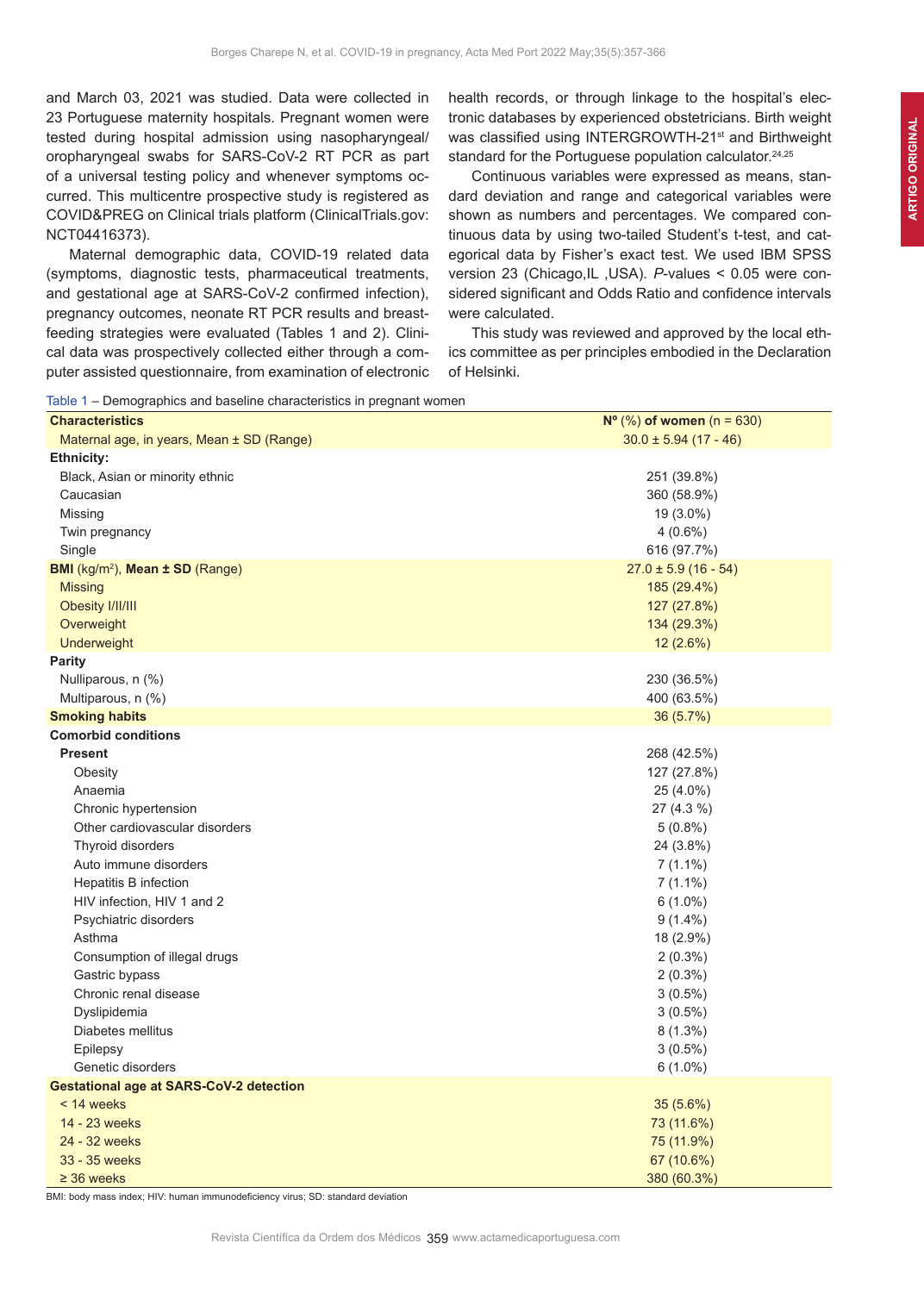# Table 2 – Obstetric and neonatal outcomes of COVID-19

| <b>Obstetric outcomes</b>                                                          | Values $N^{\circ}$ (%) of women (n = 630)          |
|------------------------------------------------------------------------------------|----------------------------------------------------|
| First trimester loss*                                                              | $14(2.2\%)$                                        |
| Late loss (20 - 22 weeks)**                                                        | $3(0.5\%)$                                         |
| Abortion on request < 24 weeks                                                     | $3(0.5\%)$                                         |
| Preterm birth                                                                      | 64 (12.1%)                                         |
| 24 - 27 weeks                                                                      | $4(0.6\%)$                                         |
| 28 - 31 weeks                                                                      | $6(1.0\%)$                                         |
| 32 - 36 weeks                                                                      | 54 (8.6%)                                          |
| At term                                                                            | 463 (87.9%)                                        |
| Ongoing pregnancy                                                                  | 83 (13.2%)                                         |
| <b>Complications in completed pregnancies</b>                                      | $N^{\circ}$ (%) of women (n = 527)                 |
| <b>Present</b>                                                                     | 238 (45.2%)                                        |
| Gestational diabetes                                                               | 80 (15.2%)                                         |
| <b>PPROM</b>                                                                       | $8(1.5\%)$                                         |
| Anaemia/Iron replacement                                                           | 12(2.3%)                                           |
| Threatened preterm labour                                                          | 14 (2.6%)                                          |
| Fetal growth restriction                                                           | 23 (4.4%)                                          |
| Chorioamnionitis suspicion                                                         | 11 $(2.1\%)$                                       |
| <b>Fetal malformations</b>                                                         | $9(1.7\%)$                                         |
| Intrahepatic cholestasis of pregnancy                                              | 13(2.5%)                                           |
| Pre-eclampsia/ HELLP                                                               | 10 (1.9%)                                          |
| Gestational hypertension                                                           | $2(0.3\%)$                                         |
| Placenta previa                                                                    | $5(0.9\%)$                                         |
| Oligohydramnios                                                                    | $2(0.4\%)$                                         |
| Pyeolonephritis                                                                    | $2(0.4\%)$                                         |
| Hyperemesis gravidarum                                                             | $5(0.9\%)$                                         |
| Hydramnios (no diabetes)                                                           | $2(0.4\%)$                                         |
| First and second trimester bleeding                                                | $2(0.4\%)$                                         |
| Stillbirth                                                                         | $8(1.5\%)$                                         |
| Respiratory support                                                                | 15 (2.9%)                                          |
| <b>Mode of delivery</b>                                                            | $N^{\circ}$ (%) of women (n = 527)                 |
| Eutocic                                                                            | 229 (43.5%)                                        |
| Vacuum assisted delivery                                                           | 62 (11.8%)                                         |
| Forceps delivery                                                                   | 15(2.8%)                                           |
| <b>Caesarean section and causes:</b>                                               | 221 (41.9%)                                        |
| <b>Fetal distress</b>                                                              | 63 (28.5%)                                         |
| Maternal disease in                                                                | 51 (23.1%)                                         |
| Arrested labour in                                                                 | 62 (28.1%)                                         |
| Anomalous fetal presentation                                                       | 20 (9.1%)                                          |
| Other fetal cause                                                                  | 16 (7.7%)                                          |
| Placenta previa                                                                    | $2(0.9\%)$                                         |
| Fetopelvic disproportion                                                           | 6(2.7%)                                            |
| Induction failure                                                                  | $1(0.9\%)$                                         |
| Maternal deaths                                                                    | none                                               |
| <b>Neonatal outcomes</b>                                                           | $N^{\circ}$ (%) $n = 535$ (8 multiple pregnancies) |
| Birth weight at term, grams, mean ± SD (range)                                     | $3102 \pm 622 (400 - 4805)$                        |
| Gender:                                                                            |                                                    |
| Female                                                                             | 258 (48.2%)                                        |
| Male                                                                               | 277 (51.8%)                                        |
| SGA (< 10 <sup>th</sup> )                                                          | 74 (13.8%)                                         |
| <b>AGA</b>                                                                         | 431 (80.5%)                                        |
| LGA (> 90 <sup>th</sup> )                                                          | 30(5.6%)                                           |
| 5-minute Apgar score $\leq 7$ (includes 30 preterm)                                | $4(0.8\%)$                                         |
| neonatal death < 7 days                                                            | $3(0.6\%)$                                         |
| SARS-CoV-2 RT-PCR positive test (liveborn infants only)                            | 7(1.3%)                                            |
| Fetal inflammatory response syndrome associated with maternal SARS-CoV-2 infection | $1(0.2\%)$                                         |
| <b>Mother-Newborn isolation</b>                                                    | 27 (5.1%)                                          |
| <b>Breastfeeding</b>                                                               | 500 (93.0%)                                        |
|                                                                                    |                                                    |

SD: standard deviation; SGA: small for gestational age; AGA: adequate for gestational age; LGA: large for gestational age

\*: one due to parvovirus infection, two of twin-twin transfusion syndrome (TTTS) and one molar pregnancy; \*\*: three late miscarriages occurred, two of them at 21 weeks and another<br>at 20 weeks in a twin pregnancy complicate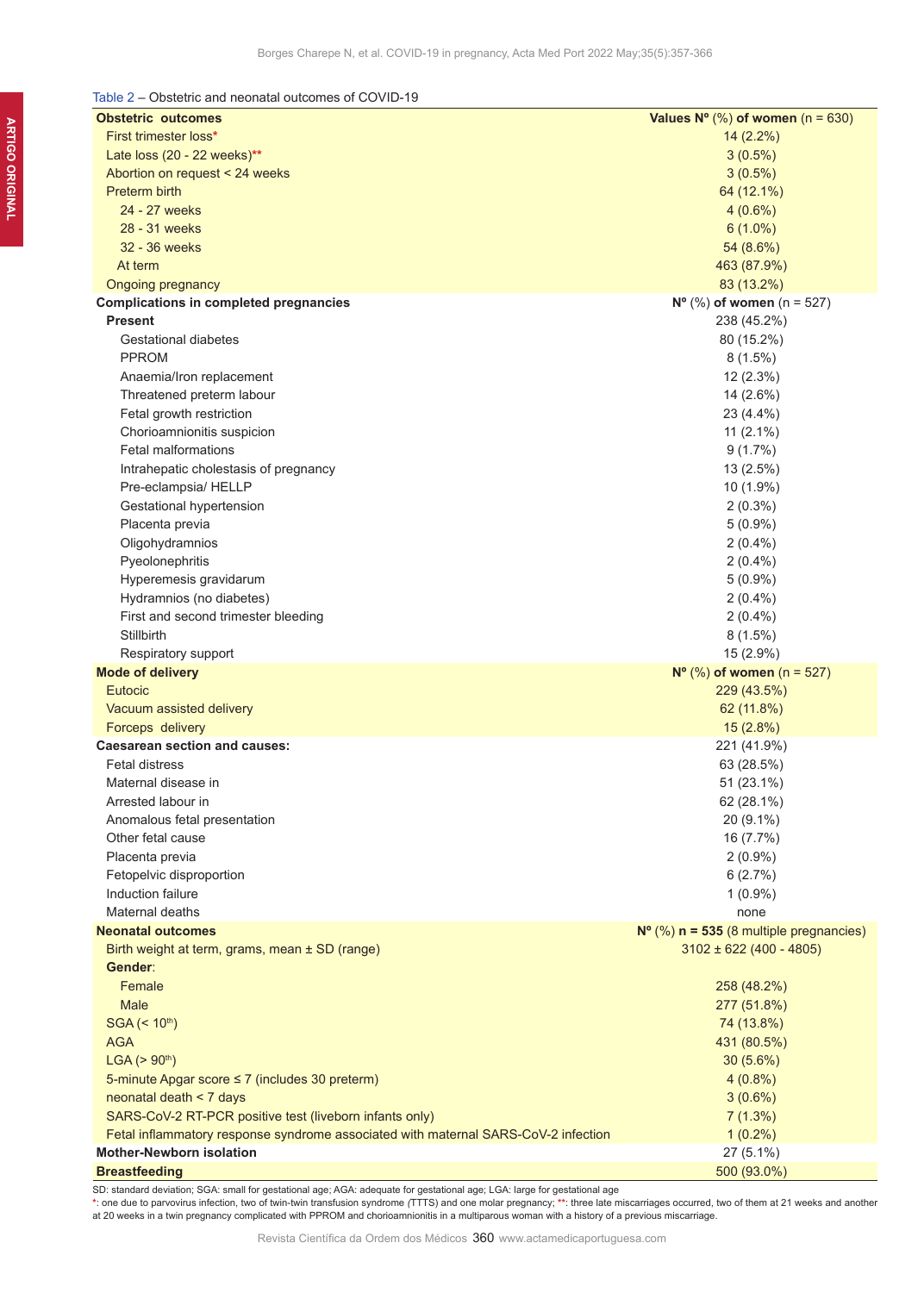## **RESULTS**

Our study reports 630 cases of SARS-CoV-2 infection during pregnancy and 527 deliveries at the time of this study.

The mean maternal age was  $30.0 \pm 5.94$  years (range 17-46). Most women were multiparous (63.5%) and of European origin in 58.9% (360/611) (Table 1).

Most pregnant women were diagnosed after 36 weeks of gestation, representing 60.3% of cases.

The median interval from the first positive RT-PCR for SARS-CoV-2 to delivery was  $2.0 \pm 40.17$  days  $[IQR] = 19$ . Although no comorbidities were found in 57.5% (362/630) of women, 27.8% had obesity (127/457). Most of them (94.3%) reported no smoking habits (Table 1).

Known contact with someone infected with SARS-CoV-2 was documented in only 36.8% of cases (232/630). The majority were asymptomatic, representing 62.9% (396/630) of cases. The most frequently reported symptoms were cough 17.5% (110/630), fever 12.5 % (79/630), anosmia 10.8 % (68/630) and headache 10.3% (65/630). Myalgia and dyspnoea were present in 8.4% (53/630) and 4.4% (28/630) respectively (Fig. 1). During the post-partum period, there was one case of asthma exacerbation and four cases of severe respiratory disease, with three of them requiring ICU admission.

Hospital admission due to COVID-19 was required in 2.9% of the cases (18/630), of which ten women were admitted to an ICU. In this group, all pregnant women received supportive treatment; the prescribing of azithromycin was limited to eight cases, dexamethasone and hydroxychloroquine to four and one case respectively. Imaging tests were performed in 5.4% (34/630) of women, and in 2.9% (18/630) pneumonia was diagnosed. Obesity, hypertension, and dyslipidaemia were the comorbidities found in patients admitted to the Intensive Care Unit (ICU) and there were six women previously healthy. No maternal deaths were registered in this series.

In terms of respiratory support, 15 women required oxygen therapy; one received non-invasive ventilation and two required invasive ventilation (Table 3).

Respiratory support was used in 66.7% (12/18) during the late third trimester versus 33.3% (6/18) before 33 weeks.

## **Pregnancy outcomes**

Delivery occurred in 527 cases, 83 had ongoing pregnancies at the time of this analysis and there were 20 cases of pregnancy loss before 24 weeks (Table 2).

Pregnancy complications occurred in 45.2% (238/527). These included gestational diabetes in 15.2% (80/527), followed by pre-term birth (PTB) in 12.1% (64/527) and fetal growth restriction (FGR) in 4.4% (23/527). Pre-eclampsia/ pre-eclampsia-like syndrome was present in 13 (2.5%) women, two of them with severe disease, and a case of HELLP syndrome (haemolysis, elevated liver enzymes and low platelets) with liver ischemia.

Stillbirth occurred in eight (1.5%) cases including two cases with confirmed SARS-CoV-2 infection in fetal tissues.

Term delivery was registered in 87.9% (463/527) of pregnancies, 12.1% (64/527) were preterm births accounting for 5.1% (27/527) of cases of spontaneous preterm delivery.

Among 45 cases of SARS-CoV-2 infection before 23 weeks, there were 13 (28.9%), spontaneous miscarriages,



Figure 1 – Symptoms of COVID-19 in pregnant women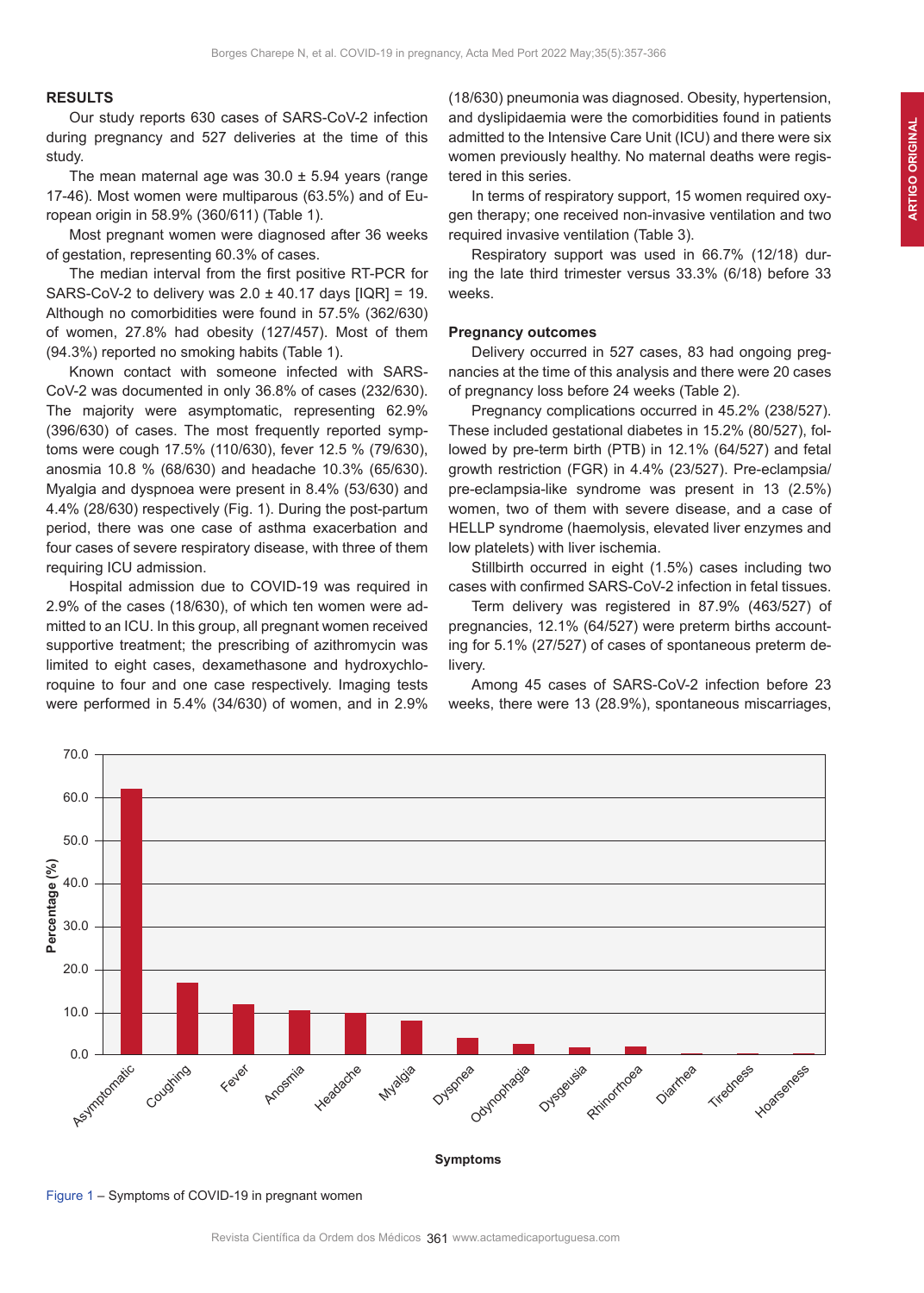Table 3 – Characteristics of women admitted to ICU

| <b>Characteristics</b>                  | <b>Values</b> (n or $\%$ ) |
|-----------------------------------------|----------------------------|
| Number of pregnant women admitted       | 10 (1.6%)                  |
| During pregnancy                        | 8                          |
| Postpartum                              | $\overline{2}$             |
| Mean maternal age, in years, mean ±SD   | $32.3 \pm 4.29$            |
| Gestational age at diagnosis > 33 weeks | $6(60.0\%)$                |
| <b>Comorbidities</b>                    |                            |
| No comorbidities                        | $6(60.0\%)$                |
| Hypertension                            | $1(10.0\%)$                |
| Obesity                                 | $3(30.0\%)$                |
| Dyslipidaemia                           | $1(10.0\%)$                |
| <b>Symptoms</b>                         |                            |
| Dyspnoea                                | $9(90.0\%)$                |
| Cough                                   | $8(80.0\%)$                |
| Fever                                   | $6(60.0\%)$                |
| <b>Myalgia</b>                          | $3(30.0\%)$                |
| <b>Dysgeusia</b>                        | $1(10.0\%)$                |
| Headache                                | $1(10.0\%)$                |
| <b>Tiredness</b>                        | $1(10.0\%)$                |
| Sore throat                             | $1(10.0\%)$                |
| <b>Pregnancy complications</b>          |                            |
| None                                    | $3(30.0\%)$                |
| Present                                 | $2(20.0\%)$                |
| Gestational diabetes                    | $2(20.0\%)$                |
| Preterm delivery risk                   | $1(10.0\%)$                |
| Hydramnios (no diabetes)                | $1(10.0\%)$                |
| <b>Mode of delivery</b>                 |                            |
| <b>Eutocic</b>                          | $1(10.0\%)$                |
| Elective caesarean section              | $3(30.0\%)$                |
| Urgent caesarean section                | $6(60.0\%)$                |
| Maternal deaths and stillbirth          | <b>None</b>                |
| <b>Neonatal outcomes</b>                | <b>Values</b>              |
| Low birth weight $(< 2500 g)$           | $2(20.0\%)$                |
| 1-minute Apgar score $\leq 7$           | $2(20.0\%)$                |
| 5-minute Apgar score $\leq 7$           | $1(10.0\%)$                |
| SARS-CoV-2 RT-PCR positive test         | $0(0.0\%)$                 |
| <b>Treatment</b>                        |                            |
| Hydroxychloroquine                      | $1(10.0\%)$                |
| Oxygen                                  | 7 (70.0%)                  |
| Non-invase ventilation                  | $1(10.0\%)$                |
| <b>Invasive ventilation</b>             | $2(20.0\%)$                |
| Azithromycin                            | $5(50.0\%)$                |
| Dexamethasone                           | $1(10.0\%)$                |

term delivery occurred in 28 (62.2%) with no complications and four (8.9%) had preterm birth. Considering the time of maternal infection (early and late gestation), excluding miscarriages, preterm birth occurred with similar rates (12.5% and 12.1% respectively).

The mode and time of delivery was based on obstetrical reasons in 94.3 % (497/527). Spontaneous onset of labour was present in 54.6% (288/527). Eutocic delivery occurred in 43.5% (229/527), instrumental delivery in 77 cases (14.6%) and the caesarean section rate was 41.9% (221/527) (Table 2).

In terms of indications for caesarean section, 43.4% (96/221) were due to maternal and fetal indications, fetal distress in 28.5% (63/221) and protracted labour in 28.1%

(62/221).

Caesarean section was performed in cases of severe COVID-19 and absence of ideal conditions for induction due to COVID-19 (14 and 13 cases respectively).

When comparing the first and second wave, there was a higher rate of infections reported up to 33 weeks of gestation [73.4% *vs* 26.6*%,* OR 1.967 95% CI (1.305, 2.965) *p*  = 0.001]. This was accompanied with a higher risk of cesarean section [68.5% *vs* 31.5% OR 1.385 95% CI (0.940, 2.047)  $p = 0.099$ ] although without statistical significance (Fig. 2). Ongoing pregnancies at the time of the analysis made precluded a comparative analysis during the third wave.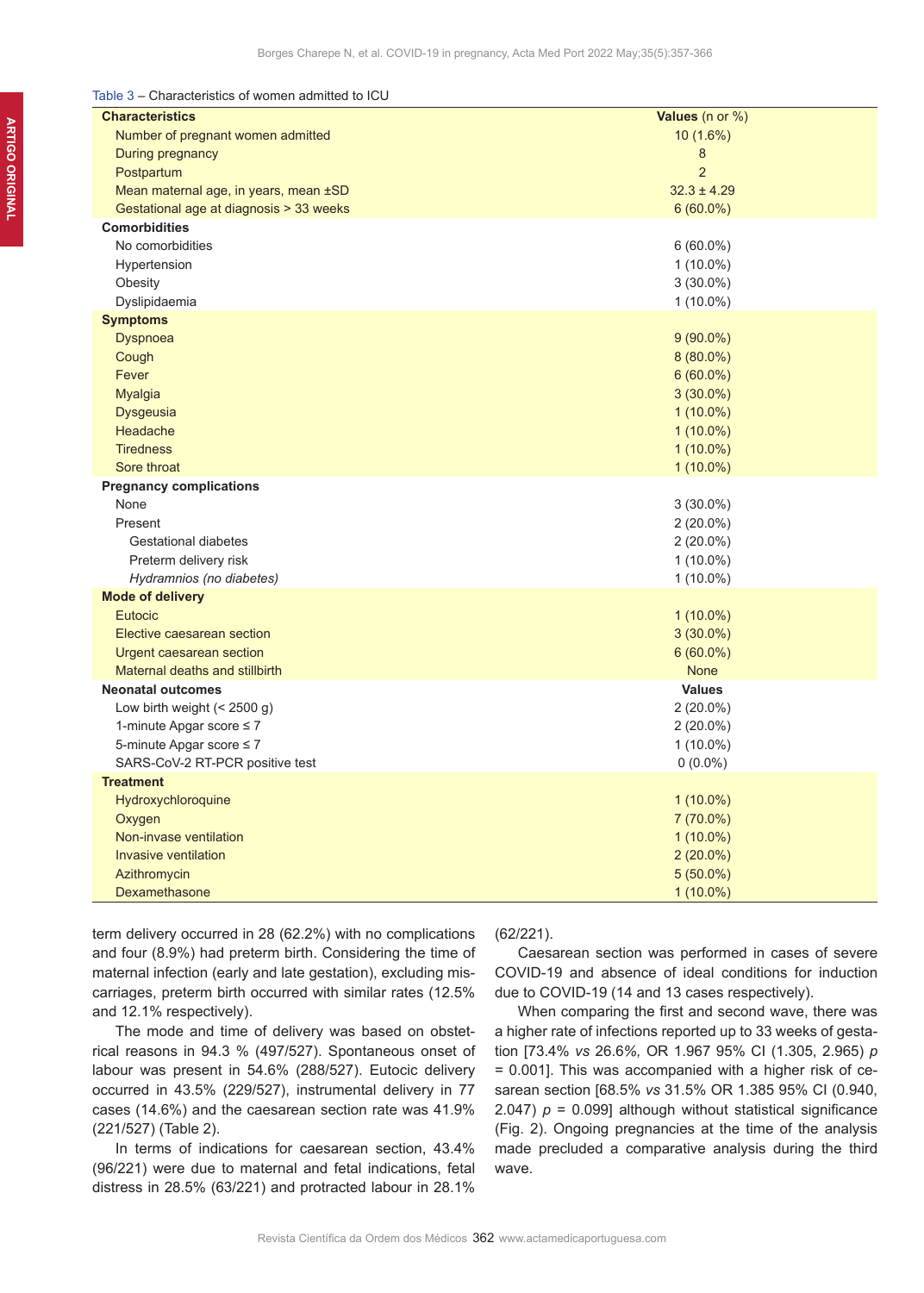

Figure 2 – Mode of delivery/period of time (one-year of the COVID-19 pandemic)

# **Neonatal outcomes**

From 535 liveborns, there were 7(1.3%) cases of positive SARS-CoV-2 RT-PCR, confirmed in two sequential nasopharyngeal swab tests between 30 minutes and 48 hours post-partum. Among all neonates, respiratory complications were present in 1.3% (7/535). Only a neonate required respiratory support during hospital stay and was discharged from the hospital at day 44 with no short-term complications. We report a case of possible fetal inflammatory response syndrome associated with maternal SARS-CoV-2 infection in a PTB at 33 weeks.

The average birth weight was  $3102 \pm 622$  g (range 400 - 4805). Small for gestational age  $[(SGA) < 10<sup>th</sup>]$  percentile] was found in 9.9% (53/535) of cases and 5.8% (31/535) were classified  $\leq 3^{rd}$  percentile. After adjusting for gestational age and sex, similar results were achieved by using the INTERGROWTH-21st and birthweight standard for the Portuguese population calculator.

Four (0.75%) neonates had 5-minute Apgar score of  $\leq$  7, related with a difficult fetal extraction and fetal distress, one of those requiring neonatal reanimation, two due to prematurity and one due to meconium aspiration (Table 3).

Fetal malformations were described in twelve cases, all of them detected before the reported SARS-CoV-2 infection.

Mother and infant rooming-in was performed in 94.5%

(500/527) of cases and 95.0% (500/527) of infants were breastfed.

#### **DISCUSSION**

The nationwide COVID&PREG registry developed by obstetricians is crucial to follow pregnant women with CO-VID-19, and thus allowing for a more profound understanding of the impact in pregnancy outcomes.

Universal screening, using SARS-CoV-2 RT-PCR or serological tests, in pregnancy, is very important to determine who was exposed to the disease, to increase knowledge of the implications after the infection during pregnancy and the neonatal period.

Kayem *et al* showed that severe disease occurred in pregnant women with the highest rates of comorbidities.<sup>29</sup> In this series, we found similar rates of comorbidities when comparing with previous studies.<sup>7-28</sup> The most common comorbidities found were obesity, followed by hypertensive disorders.

We found a more severe form of the COVID-19 disease in 2.9% of pregnant women requiring respiratory support, which is similar to previously reported studies. After 33 weeks of pregnancy, women had more respiratory complications when compared with the first and early second trimester, and that might be associated with physiological changes at this stage.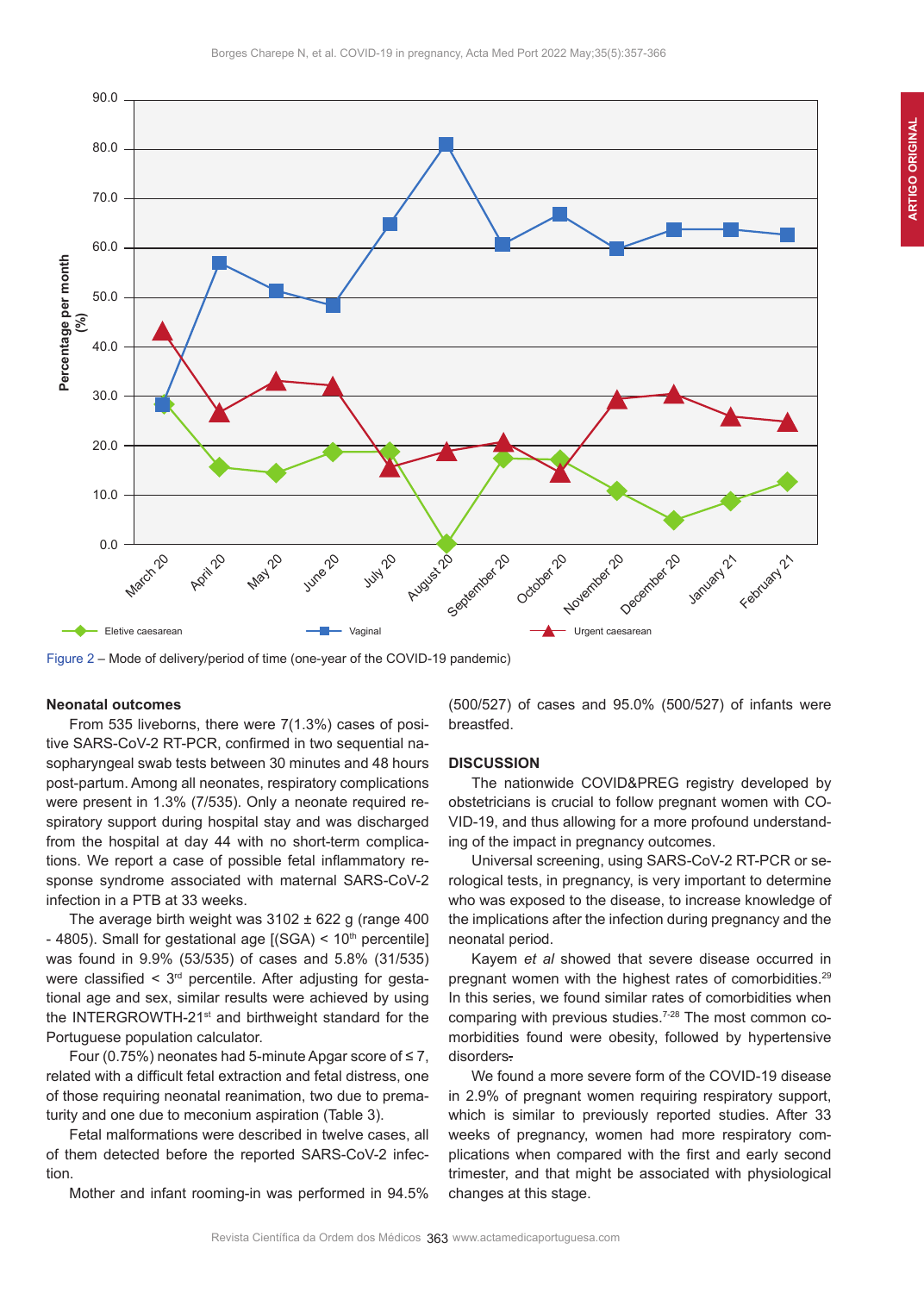It is important to keep women with COVID-19 closely monitored after delivery, as post-partum worsening can occur. There were no maternal deaths in this study, so these outcomes in the Portuguese pregnant population can be reassuring.<sup>30</sup>

It has been proposed that pregnancy loss, preterm premature rupture of membranes (PPROM), preterm birth (PTB) and hypertensive disorders could be related with SARS-CoV-2 infection due to excess of inflammatory response associated with severe SARS.<sup>32-32</sup>

In our study, preterm birth occurred in 12.1% and SGA was found in 9.9%. In Portugal, the incidence of preterm birth in the last few years is estimated to be around 8.0%.<sup>33</sup> Our findings, that are similar to those of other reports, suggest that SARS-CoV-2 infected pregnant women have an increased risk of these complications in, and reinforce the aforementioned hypothesis.

In early maternal reported infection in this case series, we found a high rate of spontaneous miscarriage that we cannot rule-out to be associated with COVID-19. Nevertheless, the total number of infections during the first trimester with no immediate complications is unknown so we cannot estimate the impact of SARS-CoV-2 infection in early pregnancy.

Most women were admitted for delivery with term pregnancy. The evidence shows that vertical transmission is unlikely but possible. We also reported one case of stillbirth with proven SARS-CoV-2 fetal infection. This finding concurs with previous reports, where placental infection was documented.<sup>7</sup>

Because the diagnosis of COVID-19 was made at the time of admission in almost all cases of stillbirth, we cannot exclude the influence of SARS-CoV-2 in this outcome.

From the first to the second wave, we noticed a decrease in caesarean section rates in COVID-19 pregnant women. This can reflect a more comprehensive understanding of the virus behaviour and better preparedness for adequate care of COVID-19 patients from the beginning of the pandemic until now. The third wave was not analysed due to the fact that many pregnancies were ongoing.

In our study, 1.7% of neonates had a positive SARS-CoV-2 RT- PCR, which represents a lower percentage when compared with a recent published study by Vouga *et al*, <sup>34</sup>where a 2.9% of neonates had a positive SARS-CoV-2 RT- PCR.

Overall, no major neonatal complications were found, even in neonates with positive SARS-CoV-2 RT-PCR. The benefits of breastfeeding (with possible passive transmission of antibodies for SARS-CoV-2) seems to outweigh any potential risks. An effort should be made to avoid unprotected contact with the neonate. Chen *et al*, tested breast milk for SARS-CoV-2 and, all six cases that were tested had negative results.<sup>35</sup> Recently, the presence of SARS-CoV-2 in the breast milk of a COVID-19 positive mother whose neonate also had a positive SARS-CoV-2 diagnostic test has been reported.<sup>35</sup> In this study, there was a higher percentage of babies that were breastfed. Portuguese guidelines state that parents should be involved in decisions regarding isolation measures or breastfeeding of the newborn.

## **Strengths and limitations**

This collaborative study, to our knowledge, is one of the first national case series of pregnant women with COVID-19 in Portugal.

Portugal has around 85 000 births per year; this sample represents only about 0.8% births over an eleven-month period. The authors are aware that this series does not reflect the real incidence of COVID-19 in Portuguese pregnant women, as not all cases were included in this collaborative study.

The data has been registered by experienced obstetricians, so data reliability is high. An effort was made to collect a substantial number of cases that occurred in Portugal since the beginning of the COVID-19 pandemic. This series is still small, and findings may not be generalizable to all centres or regions.

Moreover, only short-term neonatal outcomes were available and potential peripartum transmission cannot be overlooked as the incubation period can be long and CO-VID-19 perinatal data is scarce. Testing for SARS-CoV-2 in biological samples could bring further clarification on this important topic.

As more emerging information regarding vaccination in the pregnant population is increasing, many international guidelines such as the one from the American College of Obstetrics and Gynecology,<sup>36</sup> Centers for Disease Control and Prevention<sup>37</sup> and Direção-Geral da Saúde<sup>38</sup> recommend that pregnant individuals have access to COVID-19 vaccines. The benefits and risks of COVID-19 vaccination in pregnancy should be discussed on an individualised basis. Hopefully, as more pregnant women are getting vaccinated, there will be a reduction in the rate of severe disease, particularly during the third trimester.

## **CONCLUSION**

SARS-CoV-2 infection in pregnancy may carry increased risks for both pregnant women and the fetuses.

SARS-CoV-2 is an emerging pathogen responsible for one of the greatest pandemics of the last few decades, with a huge impact on worldwide health and economics. Pregnancy and the neonatal period are a major public health concern and the implications in these conditions are still far from being completely understood. The data collection such as in the present study is extremely important to better understand the impact of COVID-19 on pregnancy outcomes, and more studies are needed to understand the implications for mothers in other trimesters of pregnancy. In the future, other methods of diagnosis, such as serological tests, and the widespread implementation of SARS-CoV-2 immunization in pregnancy, could change the paradigm of the infection in pregnancy.

# **AUTHORS CONTRIBUTION**

NC: Elaboration of the national registry of COVID-19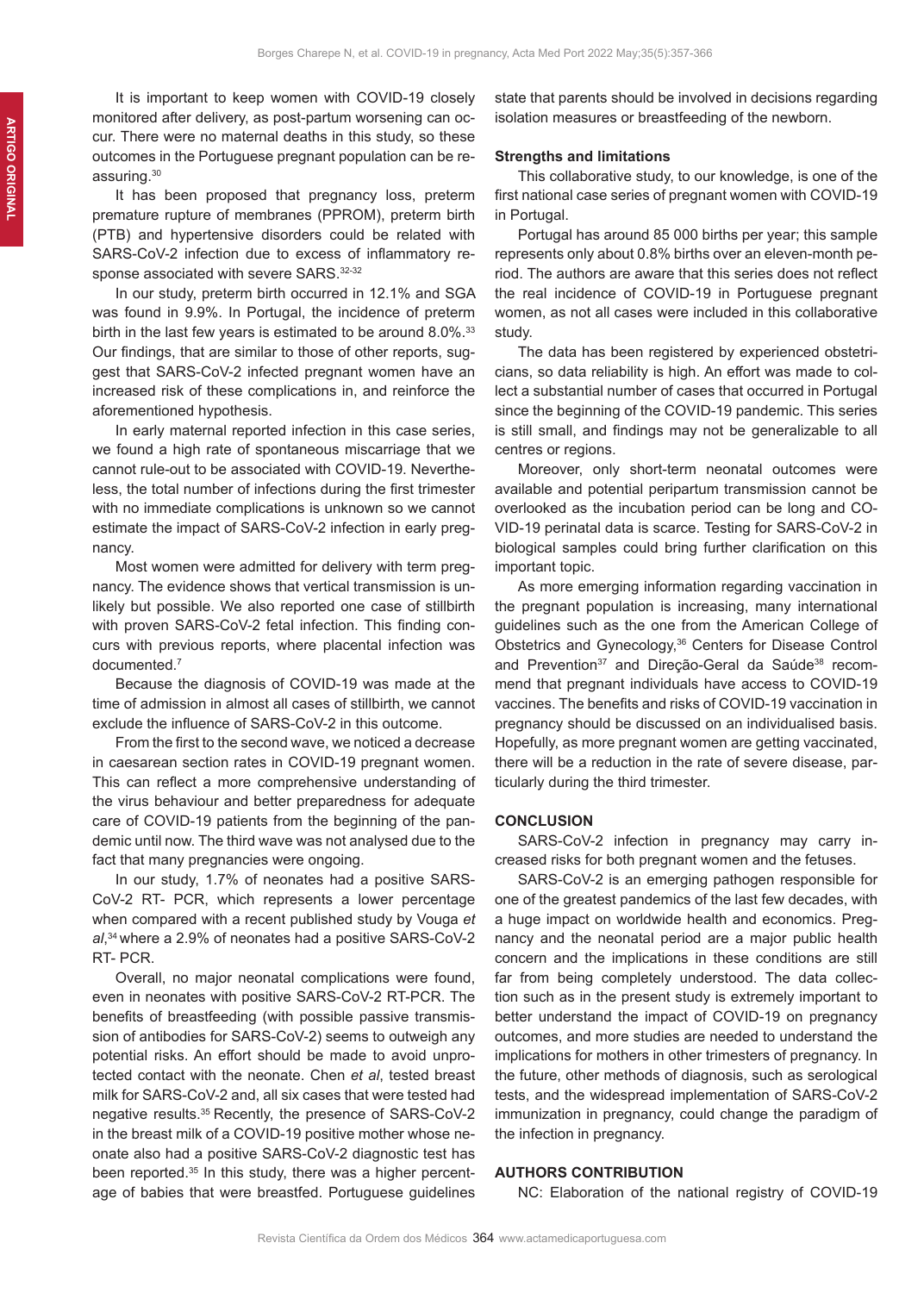and pregnancy. Associate investigator on COVID&PREG study. Insertion of new cases in the registry. Statistics evaluation of the registry results. Writing of the manuscript and subsequent improvement based on reviewers' evaluation.

CCS, MCA, MG, MO, ML, MFF, IR, BF, IM, CS, MJA, PP, MM, DG, AB, AF, GA, VS, FC, MC, CF, MB, MS: Insertion of new cases in the registry. Improvement based on reviewers' evaluation.

HC: Approvement of the national registry: Base de dados nacional de gravidez e COVID-19 (COVID&PREG) in CHRC (Comprehensive Health Research Centre) - NMS unit. Improvement based on reviewers' evaluation.

AC: Elaboration of the national registry of COVID-19 and pregnancy. Principal investigator on COVID&PREG study. Writing of the manuscript and subsequent improvement based on reviewers' evaluation.

MJA: Elaboration of the national registry of COVID-19 and pregnancy. Associate investigator on COVID&PREG study. Improvement based on reviewers' evaluation.

AQ: Elaboration of the national registry of COVID-19 and pregnancy. Statistics evaluation of the registry results. Insertion of new cases in the registry. Writing of the manuscript and subsequent improvement based on reviewers' evaluation. Associate investigator on COVID&PREG study.

## **REFERENCES**

- 1. Direção Geral da Saúde. Orientação: SARS-CoV-2; COVID-19; Gravidez; Parto; Maternidade; 04/2021; [cited 2021 Jul 19]. Available from: https://covid19.min-saude.pt/dgs-atualiza-orientacao-sobregravidez-e-parto/.
- 2. Lyra J, Valente R, Rosário M, Guimarães M. Cesarean section in a pregnant woman with COVID-19: first case in Portugal. Acta Med Port. 2020;33:429-31.
- 3. Baud D, Gianonni E, Pomar L, Qi X, Nielsen-Saines K, Musso D, et al. COVID-19 in pregnant women. Lancet Infect Dis. 2020;20:654.
- 4. Hantoushzadeh S, Shamshirsaz A, Aleyasin A, Seferovic M; Aski S, Arian S, et al. Maternal death due to COVID-19. Am J Obstet Gynecol. 2020;223:109.e1-16.
- 5. Ahmed I, Azhar A, Eltaweel N, Tan B. First Covid-19 maternal mortality in the UK associated with thrombotic complications. Br J Haematol. 2020;190:e37-8.
- 6. Lumbreras-Marquez M, Campos-Zamora M, Leon H, Farber M. Maternal mortality from COVID-19 in Mexico. Int J Gynaecol Obstet. 2020;150:266-7.
- 7. Khalil A, Kalafat E, Benlioglua C, O'Briend P, Morris E, Draycottd T, et al. SARS-CoV-2 infection in pregnancy: a systematic review and metaanalysis of clinical features and pregnancy outcomes, EclinicalMedicine. 2020;25:100446.
- 8. Mullins E, Hudak M, Banerjee J, Getzlaff T, Townson J, Barnette K, et al. Pregnancy and neonatal outcomes of COVID-19 – coreporting of common outcomes from the PAN-COVID and AAP SONPM registry. Ultrasound Obstet Gynecol. 2021;57:573–81.
- 9. Prabhu M, Cagino K, Matthews K, Friedlander R, Glynn S, Kubiak J, et al. Pregnancy and postpartum outcomes in a universally tested population for SARSCoV-2 in New York City: a prospective cohort study. BJOG. 2020;127:1548-56.
- 10. Baud D, Greub G, Favre G, Gengler C, Jaton k, Dubruc E, et al. Secondtrimester miscarriage in a pregnant woman with SARSCoV2. JAMA. 2020;323:2198-200.
- 11. Patanè L, Morotti D, Giunta M. Vertical transmission of COVID-19: SARS-CoV-2 RNA on the fetal side of the placenta in pregnancies with COVID-19 positive mothers and neonates at birth. Am J Obstet Gynecol. 2020;2:1-4.
- 12. Hosier H, Farhadian S, Morotti R, Deshmukh U, Lu-Culligan A, Campbell K, et al. SARS-CoV-2 infection of the placenta. J Clin Invest. 2020;130:4947-53.

# **PROTECTION OF HUMANS AND ANIMALS**

The authors declare that the procedures were followed according to the regulations established by the Clinical Research and Ethics Committee and to the 2013 Helsinki Declaration of the World Medical Association.

# **DATA CONFIDENTIALITY**

The authors declare having followed the protocols in use at their working center regarding patients' data publication.

## **COMPETING INTERESTS**

The authors have no competing interests, or other interests that might be perceived to influence the results and/or discussion reported in this paper.

# **FUNDING SOURCES**

This research received no specific grant from any funding agency in the public, commercial, or not-for-profit sectors.

- 13. Vivanti A, Vauloup-Fellous C, Prevot S, Zupan V, Suffee C, Cao J, et al. Transplacental transmission of SARS-CoV-2 infection. Nat Commun. 2020;11:1-7.
- 14. Sheth S, Shah N, Bhandari V. Outcomes in COVID-19 positive neonates and possibility of viral vertical transmission: a narrative review. Am J Perinatol. 2020;37:1208-16.
- 15. Prakesh S, Diambomba Y, Acharya G, Morris S, Bitnun A. Classification system and case definition for SARS-CoV-2 infection in pregnant women, fetuses, and neonates. Acta Obstet Gynecol Scand. 2020;99:565–8.
- 16. Deemah Salem D, Katranji F, Bakdash T. COVID-19 infection in pregnant women: review of maternal and fetal outcomes. Int J Gynaecol Obstet. 2021;152:291–8.
- 17. Burki T. Understanding variants of SARS-CoV-2. Lancet. 2021:397:462.
- 18. Instituto Nacional de Saúde Doutor Ricardo Jorge. Diversidade genética do novo coronavírus SARS-CoV-2 (COVID-19) em Portugal- Relatório de situação. Lisboa: INSA; 2021.
- 19. Royal College of Obstetricians & Gynaecologists. Coronavirus (COVID-19) infection and pregnancy. Version 14.2. [cited 2021 Apr 20]. Available from: https://www.rcog.org.uk/coronavirus-pregnancy.
- 20. Mahase E. Covid-19: Hospital admission 50-70% less likely with omicron than delta, but transmission a major concern. BMJ. 2021;375:n3151.
- 21. Direção Geral da Saúde. COVID-19: fase de mitigação gravidez e parto. Orientação nº 018/2020. Lisboa: DGS; 2020.
- 22. Sutton D, Fuchs K, D'Alton M, Goffman D. Universal screening for SARS-CoV-2 in women admitted for delivery. N Engl J Med. 2020;382:2163-4.
- 23. Dória M, Peixinho C, Laranjo M, Mesquita Varejão A, Silva PT. Covid-19 during pregnancy: a case series from an universally tested population from the north of Portugal. Eur J Obstet Gynecol Reprod Biol. 2020;250:261-2.
- 24. Intergrowth 21. Standards and tools. [cited 2021 Jul 19]. Available from: https://intergrowth21.tghn.org/standards-tools/.
- 25. Sousa-Santos R, Miguelote R, Cruz-Correia R, Santos C, Bernardes J. Development of a birthweight standard and comparison with currently used standards. What is a 10th centile? Eur J Obstet Gynecol. 2016;206:184-94.
- 26. Knight M, Bunch K, Vousden N, Morris E, Simpson N, Gale C, et al. Characteristics and outcomes of pregnant women admitted to hospital with confirmed SARS-CoV-2 infection in UK: national population-based cohort study. BMJ. 2020;369:m2107.
- 27. Yan J, Juanjuan G, Fan C, Juan J, Yu X, Li J, et al. Coronavirus disease